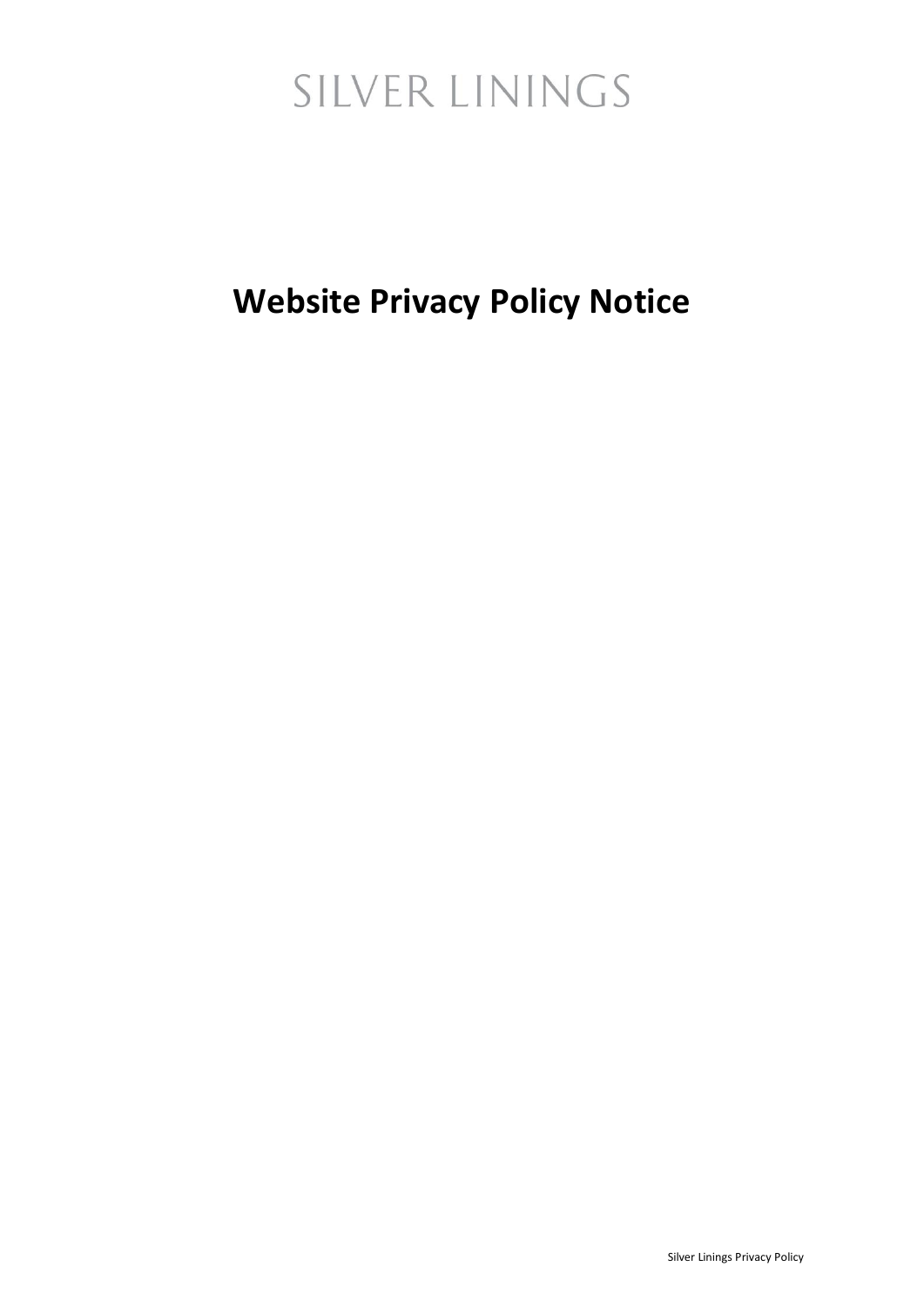#### **Privacy Notice**

This is the privacy notice of Silver Linings Retreats Limited. In this document, "we", "our", or "us" refer to Silver Linings Limited.

We are company number 10205595 registered in UK.

Our Trade Mark number is UK00003552693

Our registered office is at Silver Linings Retreats Limited, 85 Great Portland Street, First Floor, London W1W 7LT

#### **Introduction**

This privacy notice aims to inform you about how we collect and process any information that we collect from you, or that you provide to us. It covers information that could identify you ("personal information") and information that could not. In the context of the law and this notice, "process" means collect, store, transfer, use or otherwise act on information. It tells you about your privacy rights and how the law protects you.

We are committed to protecting your privacy and the confidentiality of your personal information. Our policy is not just an exercise in complying with the law, but a continuation of our respect for you and your personal information.

We undertake to preserve the confidentiality of all information you provide to us, and hope that you reciprocate.

Our policy complies with the Data Protection Act 2018 (Act) accordingly incorporating the EU General Data Protection Regulation (GDPR).

The law requires us to tell you about your rights and our obligations to you in regard to the processing and control of your personal data. We do this now, by requesting that you read the information provided at [http://www.knowyourprivacyrights.org](http://www.knowyourprivacyrights.org/)

Except as set out below, we do not share, or sell, or disclose to a third party, any information collected through our website.

#### **1. Data Protection Officer**

We have appointed a data protection officer (DPO) who is responsible for ensuring that our policy is followed.

If you have any questions about this privacy notice, including any requests to exercise your legal rights, please contact our DPO, Clara Vigliotti at hello@silverliningswellbeing.com

#### **2. Data we process**

We may collect, use, store and transfer different kinds of personal data about you. We have collated these into groups as follows: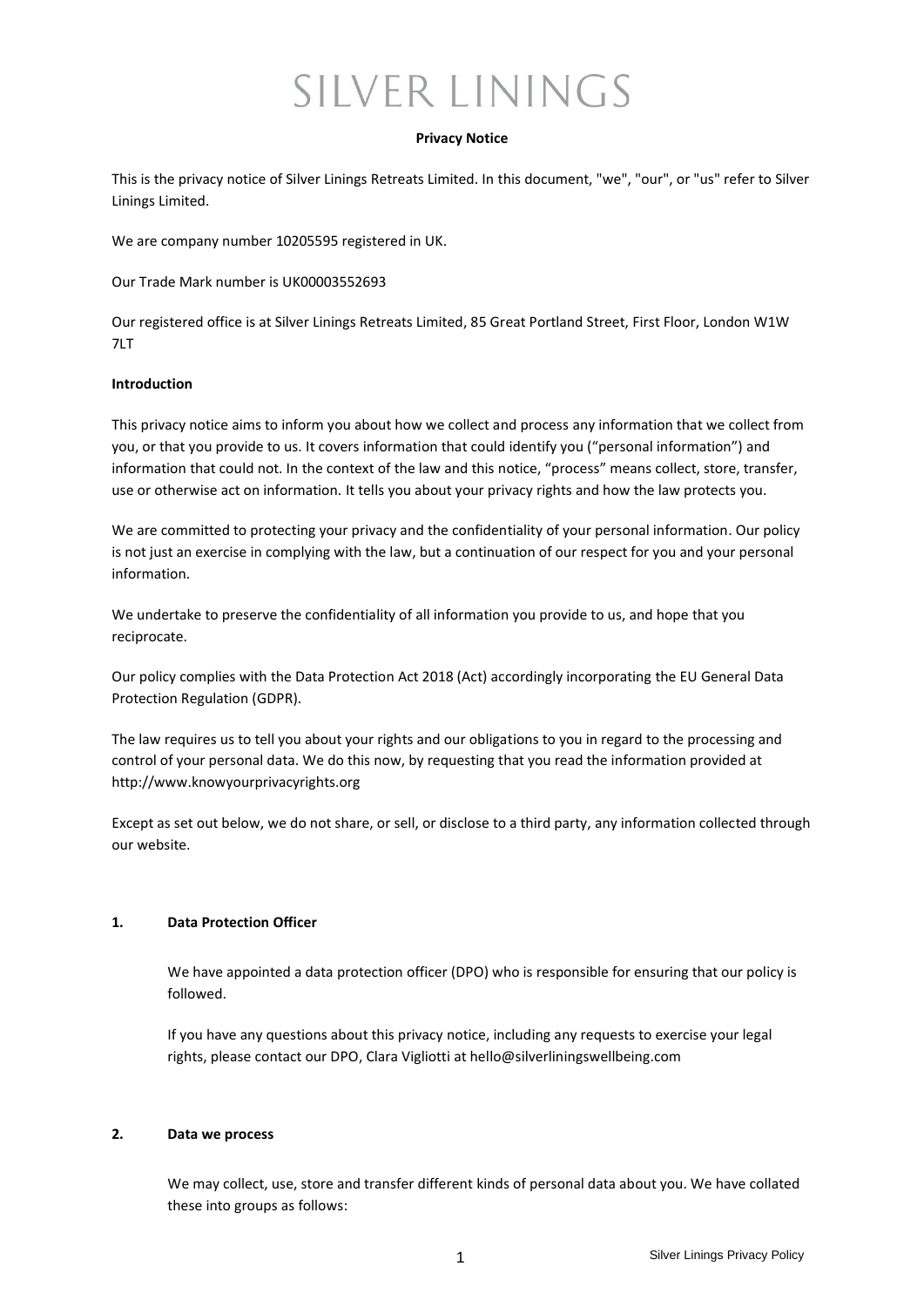Your identity includes information such as first name, last name, title, date of birth, and other identifiers that you may have provided at some time.

Your contact information includes information such as billing address, delivery address, email address, telephone numbers and any other information you have given to us for the purpose of communication or meeting.

Transaction data includes details about payments or communications to and from you and information about products and services you have purchased from us.

Technical data includes your internet protocol (IP) address, browser type and version, time zone setting and location, browser plug-in types and versions, operating system and platform and other technology on the devices you use to access this website.

Your profile includes information such as your username and password, purchases or orders made by you, your interests, preferences, feedback and survey responses.

Marketing data includes your preferences in receiving marketing from us; communication preferences; responses and actions in relation to your use of our services.

We may aggregate anonymous data such as statistical or demographic data for any purpose. Anonymous data is data thatdoes notidentify you as an individual. Aggregated data may be derived from your personal data but is not considered personal information in law because it does not reveal your identity.

For example, we may aggregate profile data to assess interest in a product or service.

However, if we combine or connect aggregated data with your personal information so that itcan identify you in any way, we treat the combined data as personal information and it will beused in accordance with this privacy notice.

#### **3. Special personal information**

Special personal information is data about your race or ethnicity, religious or philosophical beliefs, sex life, sexual orientation,political opinions, trade union membership, information about your health and genetic and biometric data.

We may collect special personal information about youif there is a lawful basis on which to do so.

#### **4. If you do not provide personal information we need**

Where we need to collect personal data by law, or under the terms of a contract we have with you, and you fail to provide that data when requested, we may not be able to perform that contract. In that case, we may have to stop providing a service to you. If so, we will notify you of this at the time.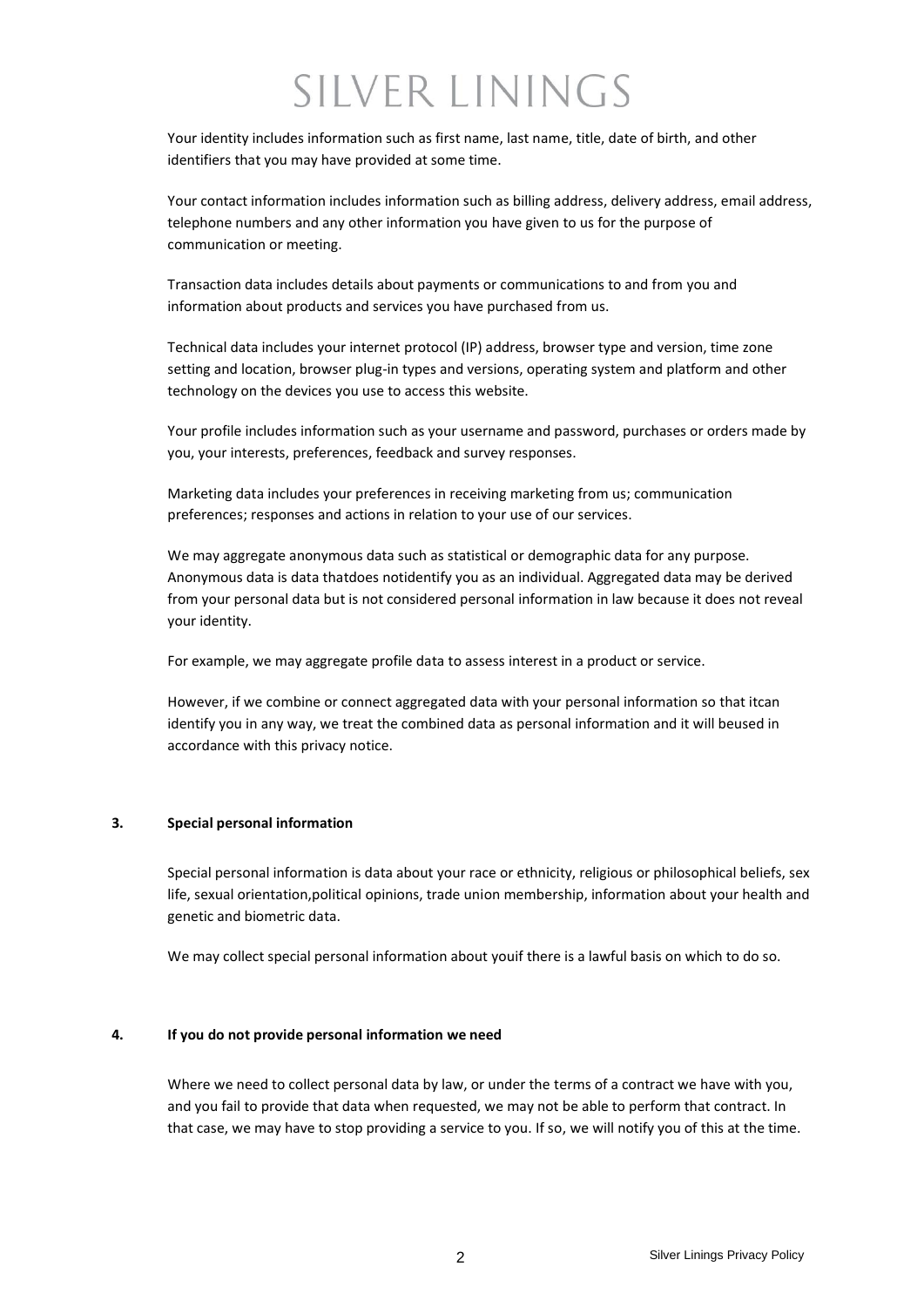#### **The bases on which we process information about you**

The law requires us to determine under which of six defined bases we process different categories of your personal information, and to notify you of the basis for each category.

If a basis on which we process your personal information is no longer relevant, then we shall immediately stop processing your data.

If the basis changes then if required by law, we shall notify you of the change and of any new basis under which we have determined that we can continue to process your information.

#### **5. Information we process because we have a contractual obligation with you**

When you create an account on our website, buy a product or service from us, or otherwise agree to our terms and conditions, a contract is formed between you and us.

In order to carry out our obligations under that contract we must process the information you give us. Some of this information may be personal information.

We may use it in order to:

- verify your identity for security purposes
- sell products to you
- provide you with our services
- provide you with suggestions and advice on products, services and how to obtain the most from using our website

We process this information on the basis there is a contract between us, or that you have requested we use the information before we enter into a legal contract.

We shall continue to process this information until the contract between us ends or is terminated by either party under the terms of the contract.

#### **6. Information we process with your consent**

Through certain actions when otherwise there is no contractual relationship between us, such as when you browse our website or ask us to provide you more information about our business, including job opportunities and our products and services, you provide your consent to us to process information that may be personal information.

Wherever possible, we aim to obtain your explicit consent to process this information, for example, by asking you to agree to our use of cookies.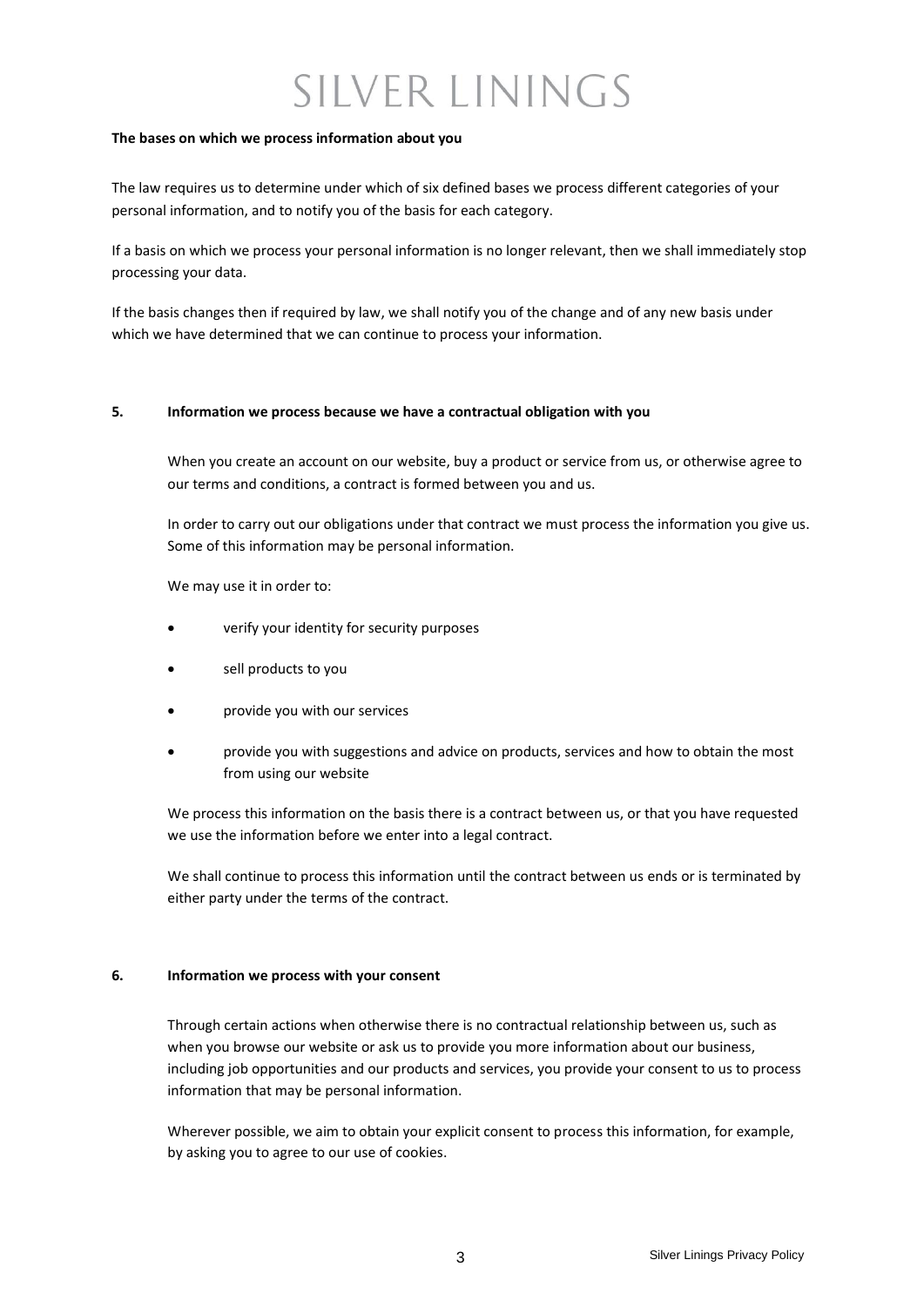If you have given us explicit permission to do so, we may from time to time pass your name and contact information to selected associates whom we consider may provide services or products you would find useful.

We continue to process your information on this basis until you withdraw your consent or it can be reasonably assumed that your consent no longer exists.

You may withdraw your consent at any time by instructing us by email to hello@silverliningswellbeing.com. However, if you do so, you may not be able to use our website or our services further.

#### **7. Information we process for the purposes of legitimate interests**

We may process information on the basis there is a legitimate interest, either to you or to us, of doing so.

Where we process your information on this basis, we do so after having given careful consideration to:

- whether the same objective could be achieved through other means
- whether processing (or not processing) might cause you harm
- whether you would expect us to process your data, and whether you would, in the round, consider it reasonable to do so

For example, we may process your data on this basis for the purposes of:

- record-keeping for the proper and necessary administration of our business.
- responding to unsolicited communication from you to which we believe you would expect a response
- protecting and asserting the legal rights of any party
- insuring against or obtaining professional advice that is required to manage businessrisk
- protecting your interests where we believe we have a duty to do so

#### **8. Information we process because we have a legal obligation**

Sometimes, we must process your information in order to comply with a statutory obligation.

For example, we may be required to give information to legal authorities if they so request or if they have the proper authorisation such as a search warrant or court order.

This may include your personal information.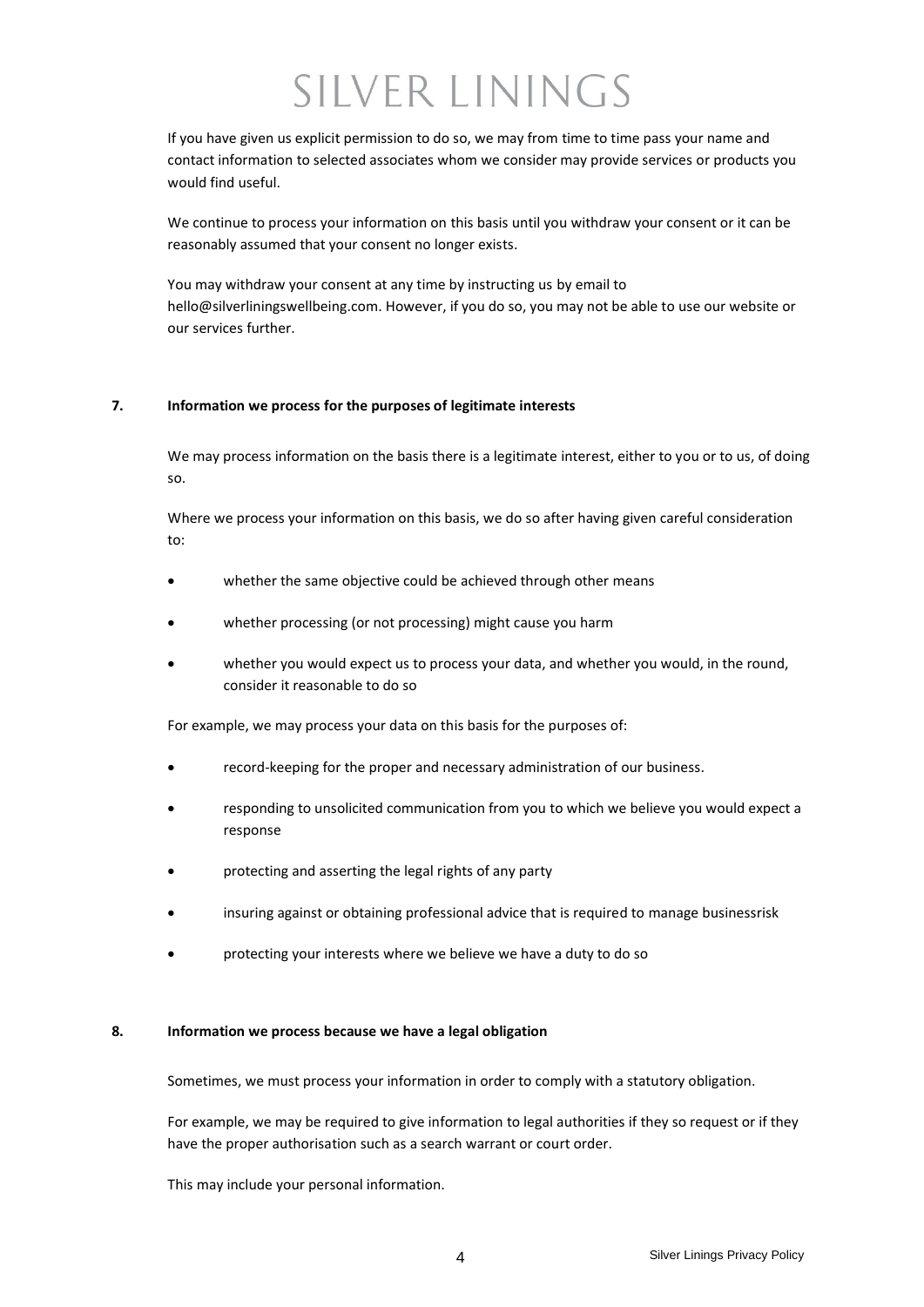#### **Specific uses of information you provide to us**

#### **9. Information provided on the understanding that it will be shared with a third party**

Our website allows you to post information with a view to that information being read, copied, downloaded, or used by other people.

Examples include:

- posting a message our forum
- tagging an image
- clicking on an icon next to another visitor's message to convey your agreement, disagreement or thanks

In posting personal information, it is up to you to satisfy yourself about the privacy level of every person who might use it.

We do not specifically use this information except to allow it to be displayed or shared.

We do store it, and we reserve a right to use it in the future in any way we decide.

Once your information enters the public domain, we have no control over what any individual third party may do with it. We accept no responsibility for their actions at any time.

Provided your request is reasonable and there is no legal basis for us to retain it, then at our discretion we may agree to your request to delete personal information that you have posted. You can make a request by contacting us at hello@silverliningswellbeing.com.

#### **10. Complaints regarding content on our website**

We attempt to moderate user generated content, but we are not always able to do so as soon as that content is published.

If you complain about any of the content on our website, we shall investigate your complaint.

If we feel it is justified or if we believe the law requires us to do so, we shall remove the content while we investigate.

Free speech is a fundamental right, so we have to make a judgment as to whose right will be obstructed: yours, or that of the person who posted the content that offends you.

If we think your complaint is vexatious or without any basis, we shall not correspond with you about it.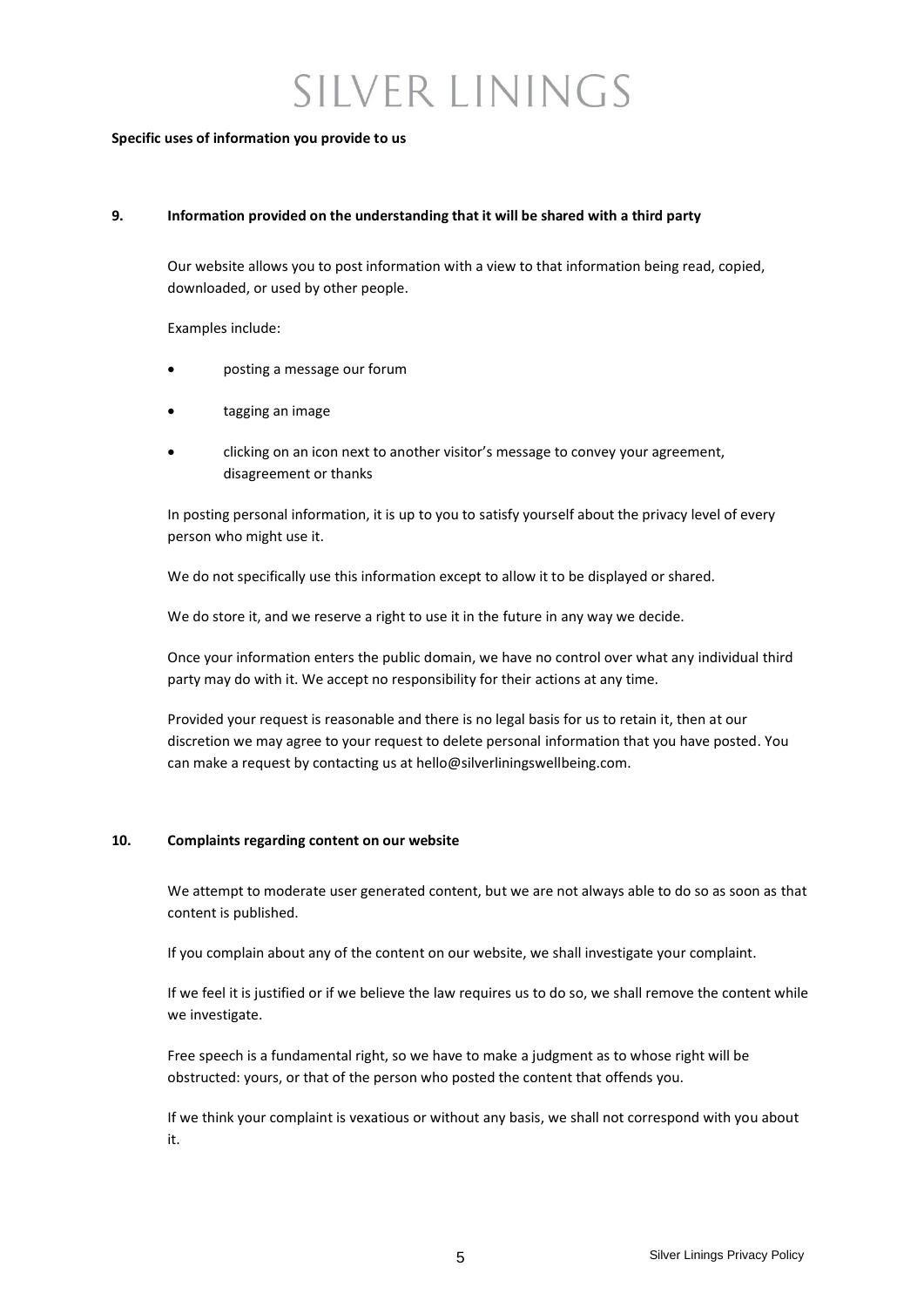#### **11. Information relating to your method of payment**

Payment information is never taken by us or transferred to us either through our website or otherwise. Our employees and contractors never have access to it.

At the point of payment, you are transferred to a secure page on the website of PayPal /Stripe or some other reputable payment service provider. That page may be branded to look like a page on our website, but it is not controlled by us.

#### **12. Information about your subscription**

We keep this information only for the duration of your subscription.

As with all payments, your subscription payment information is never taken by us or transferred to us either through our website or otherwise. Our employees and contractors never have access to it.

#### **13. Job application and employment**

If you send us information in connection with a job application, we may keep it for up to three years in case we decide to contact you at a later date.

If we employ you, we collect information about you and your work from time to time throughout the period of your employment. This information will be used only for purposes directly relevant to your employment. After your employment has ended, we will keep your file for six years before destroying or deleting it.

#### **14. Communicating with us**

When you contact us, whether by telephone, through our website or by e-mail, we collect the data you have given to us in order to reply with the information you need.

We record your request and our reply in order to increase the efficiency of our business.

We keep personally identifiable information associated with your message, such as your name and email address so as to be able to track our communications with you to provide a high quality service.

#### **15. Complaining**

When we receive a complaint, we record all the information you have given to us.

We use that information to resolve your complaint.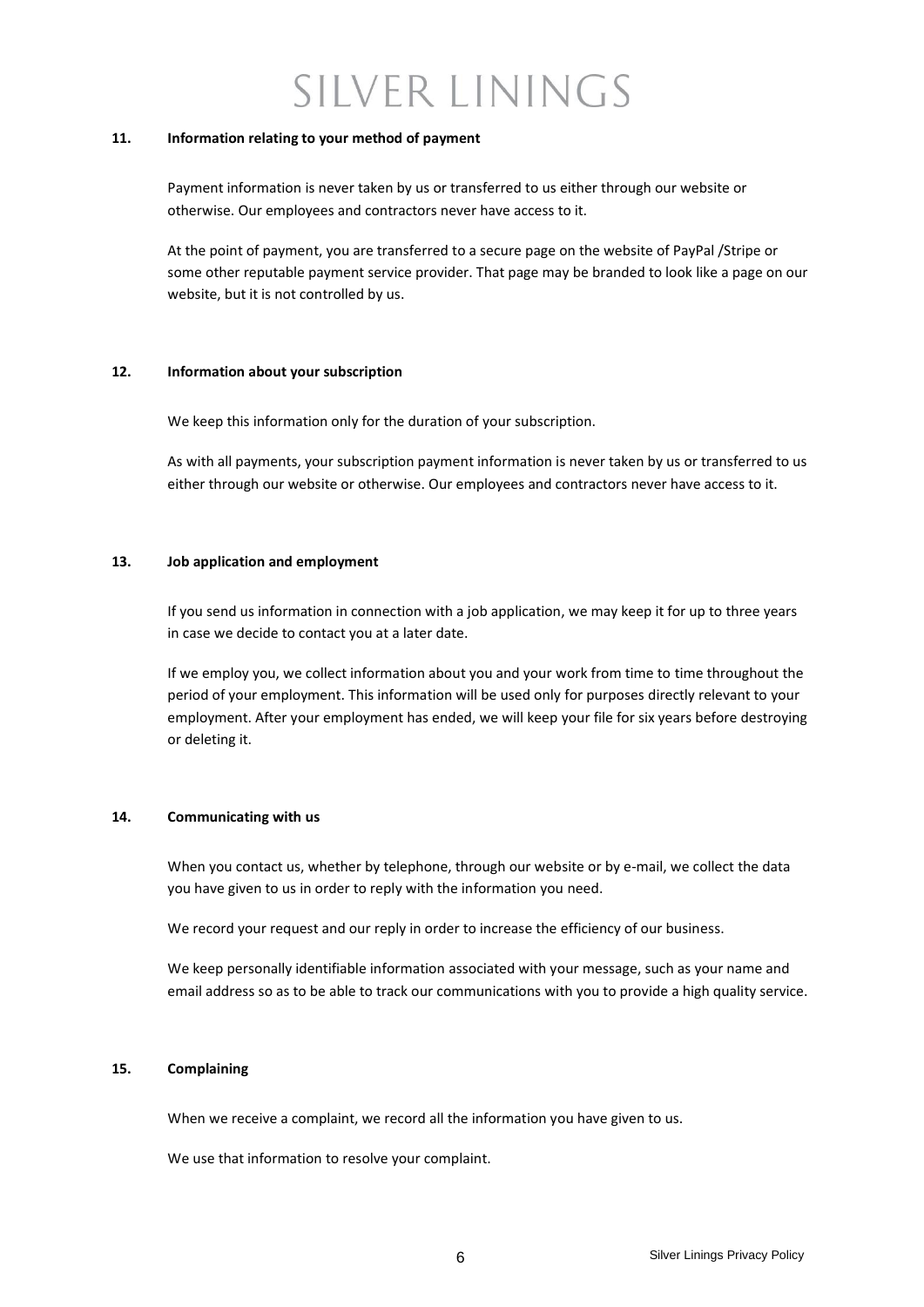If your complaint reasonably requires us to contact some other person, we may decide to give to that other person some of the information contained in your complaint. We do this as infrequently as possible, but it is a matter for our sole discretion as to whether we do give information, and if we do, what that information is.

We may also compile statistics showing information obtained from this source to assess the level of service we provide, but not in a way that could identify you or any other person.

#### **16. Affiliate and business partner information**

This is information given to us by you in your capacity as an affiliate of us or as a business partner.

It allows us to recognise visitors that you have referred to us, and to credit to you commission due for such referrals. It also includes information that allows us to transfer commission to you.

The information is not used for any other purpose.

We undertake to preserve the confidentiality of the information and of the terms of our relationship.

We expect any affiliate or partner to agree to reciprocate this policy.

#### **Use of information we collect through automated systems when you visit our website**

#### **17. Cookies**

Cookies are small text files that are placed on your computer's hard drive by your web browser when you visit any website. They allow information gathered on one web page to be stored until it is needed for use on another, allowing a website to provide you with a personalised experience and the website owner with statistics about how you use the website so that it can be improved.

Some cookies may last for a defined period of time, such as one day or until you close your browser. Others last indefinitely.

Your web browser should allow you to delete any you choose. It also should allow you to prevent or limit their use.

Our website uses cookies. They are placed by software that operates on our servers, and by software operated by third parties whose services we use.

When you first visit our website, we ask you whether you wish us to use cookies. If you choose not to accept them, we shall not use them for your visit except to record that you have not consented to their use for any other purpose.

If you choose not to use cookies or you prevent their use through your browser settings, you will not be able to use all the functionality of our website.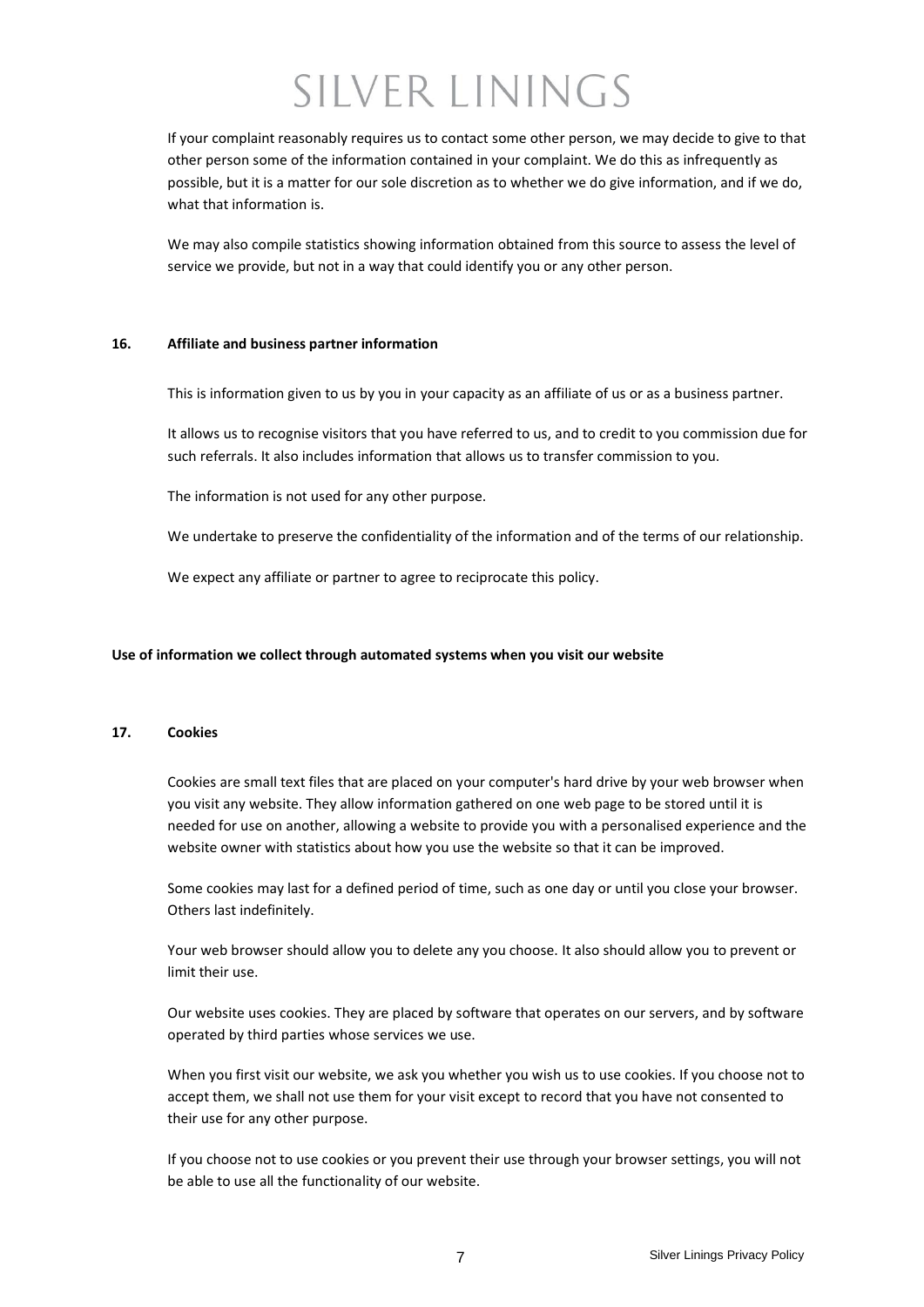We use cookies in the following ways:

- to track how you use our website
- to record whether you have seen specific messages we display on our website
- to keep you signed in toour website
- to record your answers to surveys and questionnaires on our site while you complete them
- to record the conversation thread during a live chat with our support team

#### **18. Personal identifiers from your browsing activity**

Requests by your web browser to our servers for web pages and other content on our website are recorded.

We record information such as your geographical location, your Internet service provider and your IP address. We also record information about the software you are using to browse our website, such as the type of computer or device and the screen resolution.

We use this information in aggregate to assess the popularity of the webpages on our website and how we perform in providing content to you.

If combined with other information we know about you from previous visits, the data possibly could be used to identify you personally, even if you are not signed in to our website.

#### **19. Our use of re-marketing**

Re-marketing involves placing a cookie on your computer when you browse our website in order to be able to serve to you an advert for our products or services when you visit some other website.

We may use a third party to provide us with re-marketing services from time to time. If so, then if you have consented to our use of cookies, you may see advertisements for our products and services on other websites.

#### **Disclosure and sharing of your information**

#### **20. Information we obtain from third parties**

Although we do not disclose your personal information to any third party (except as set out in this notice), we sometimes receive data that is indirectly made up from your personal information from third parties whose services we use.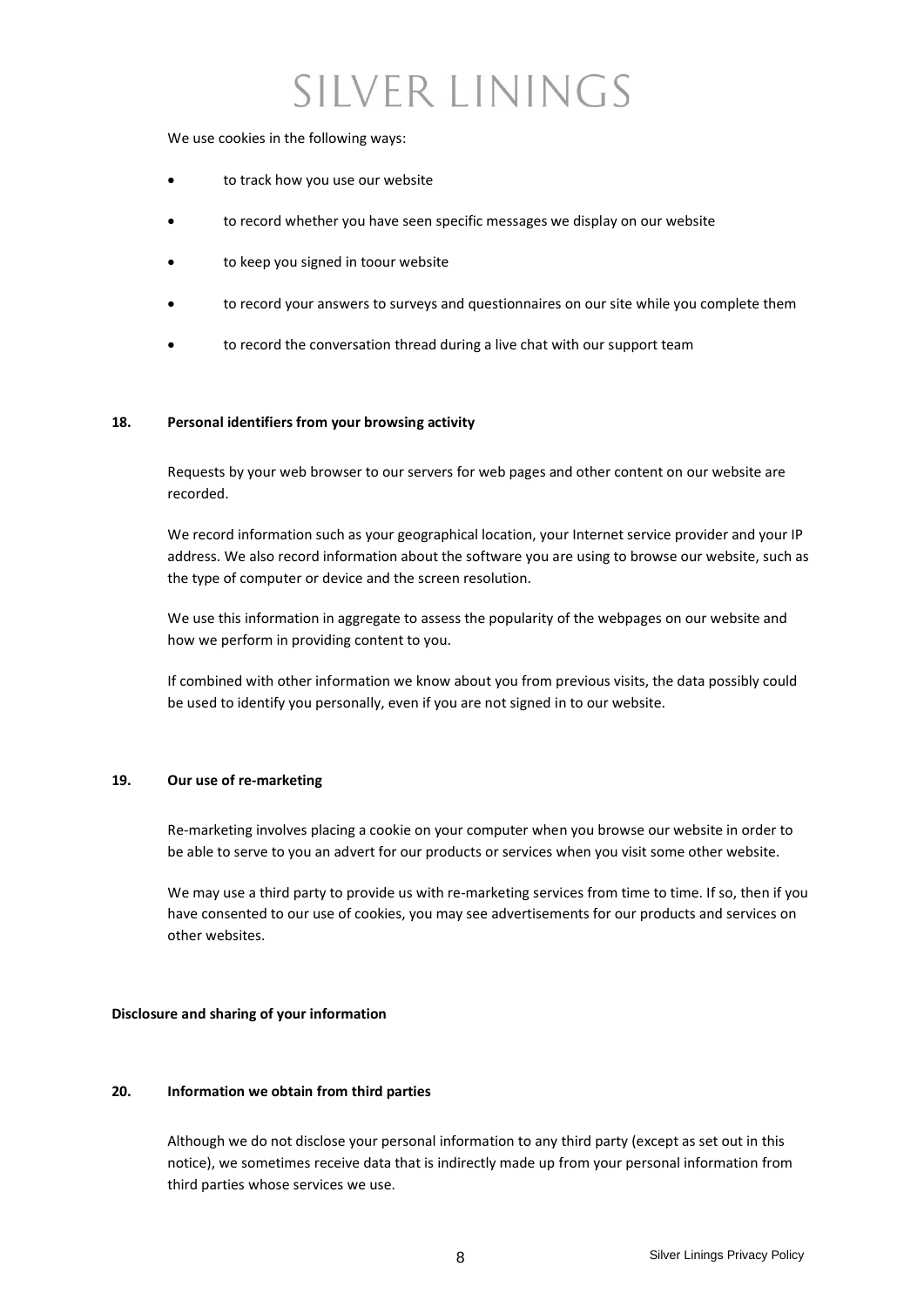No such information is personally identifiable to you.

#### **21. Third party advertising on our website**

Third parties may advertise on our website. In doing so, those parties, their agents or other companies working for them may use technology that automatically collects information about you when their advertisement is displayed on our website.

They may also use other technology such as cookies or JavaScript to personalise the content of, and to measure the performance of their adverts.

We do not have control over these technologies or the data that these parties obtain. Accordingly, this privacy notice does not cover the information practices of these third parties.

#### **22. Credit reference**

To assist in combating fraud, we share information with credit reference agencies, so far as it relates to clients or customers who instruct their credit card issuer to cancel payment to us without having first provided an acceptable reason to us and given us the opportunity to refund their money.

#### **23. Data may be processed outside the European Union**

Our websites are hosted in the UK.

We may also use outsourced services in countries outside the European Union from time to time in other aspects of our business.

Accordingly data obtained within the UK or any other country could be processed outside the European Union.

For example, some of the software our website uses may have been developed in the United States of America or in Australia.

We use the following safeguards with respect to data transferred outside the European Union:

• the processor is within the same corporate group as our business or organisation and abides by the same binding corporate rules regarding data processing.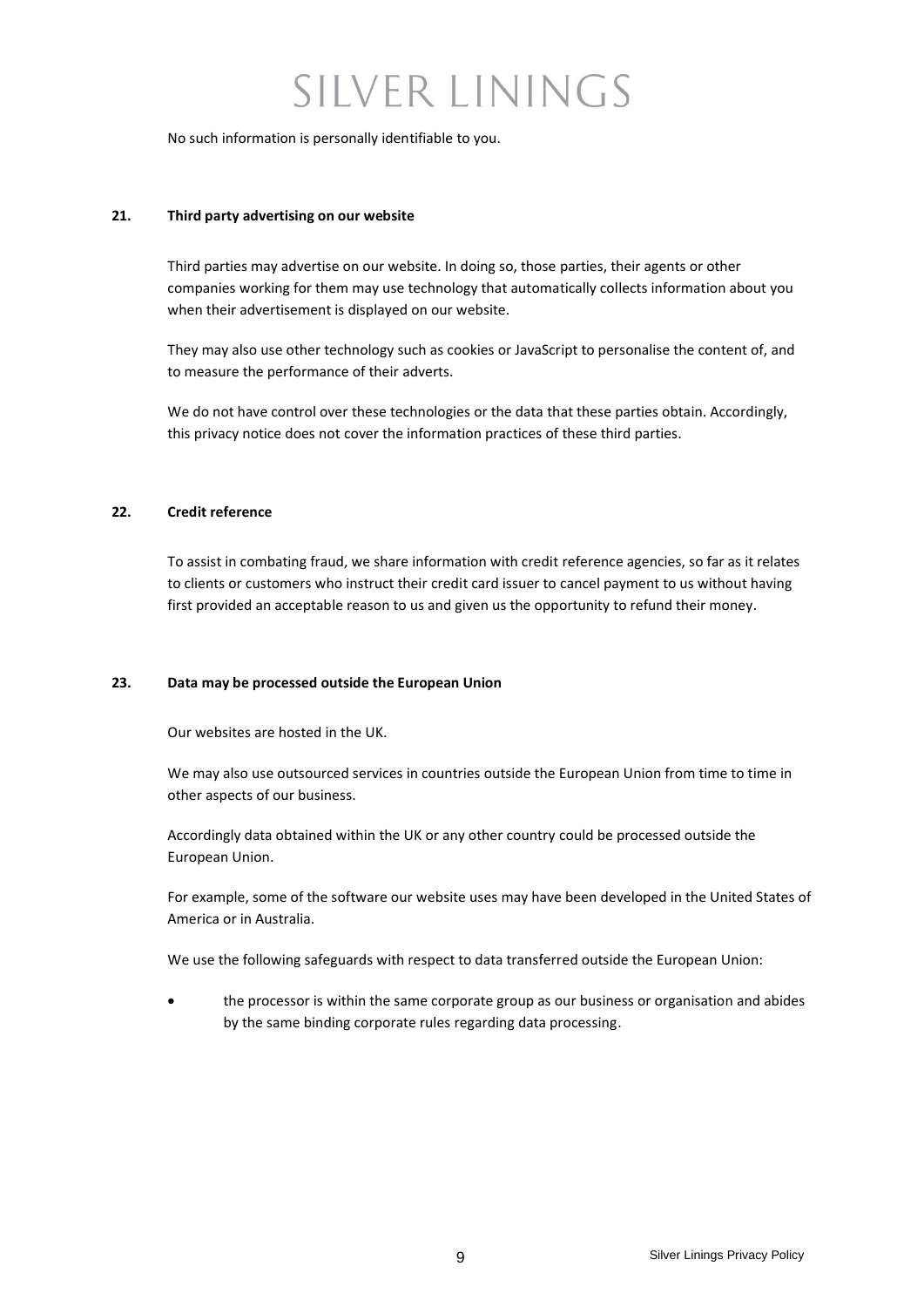#### **Control over your own information**

#### **24. Your duty to inform us of changes**

It is important that the personal data we hold about you is accurate and current. Please keep us informed if your personal data changes.

#### **25. Access to your personal information**

At any time you may review or update personally identifiable information that we hold about you, by signing in to your account on our website.

To obtain a copy of any information that is not provided on our website you should contact us to make that request.

After receiving the request, we will tell you when we expect to provide you with the information, and whether we require any fee for providing it to you.

#### **26. Removal of your information**

If you wish us to remove personally identifiable information from our website, you should contact us a[t hello@silverliningswellbeing.comt](mailto:hello@silverliningswellbeing.com)o make your request.

This may limit the service we can provide to you.

#### **27. Verification of your information**

When we receive any request to access, edit or delete personal identifiable information we shall first take reasonable steps to verify your identity before granting you access or otherwise taking any action. This is important to safeguard your information.

#### **Other matters**

#### **28. Use of site by children**

We do not sell products or provide services for purchase by children, nor do we market to children.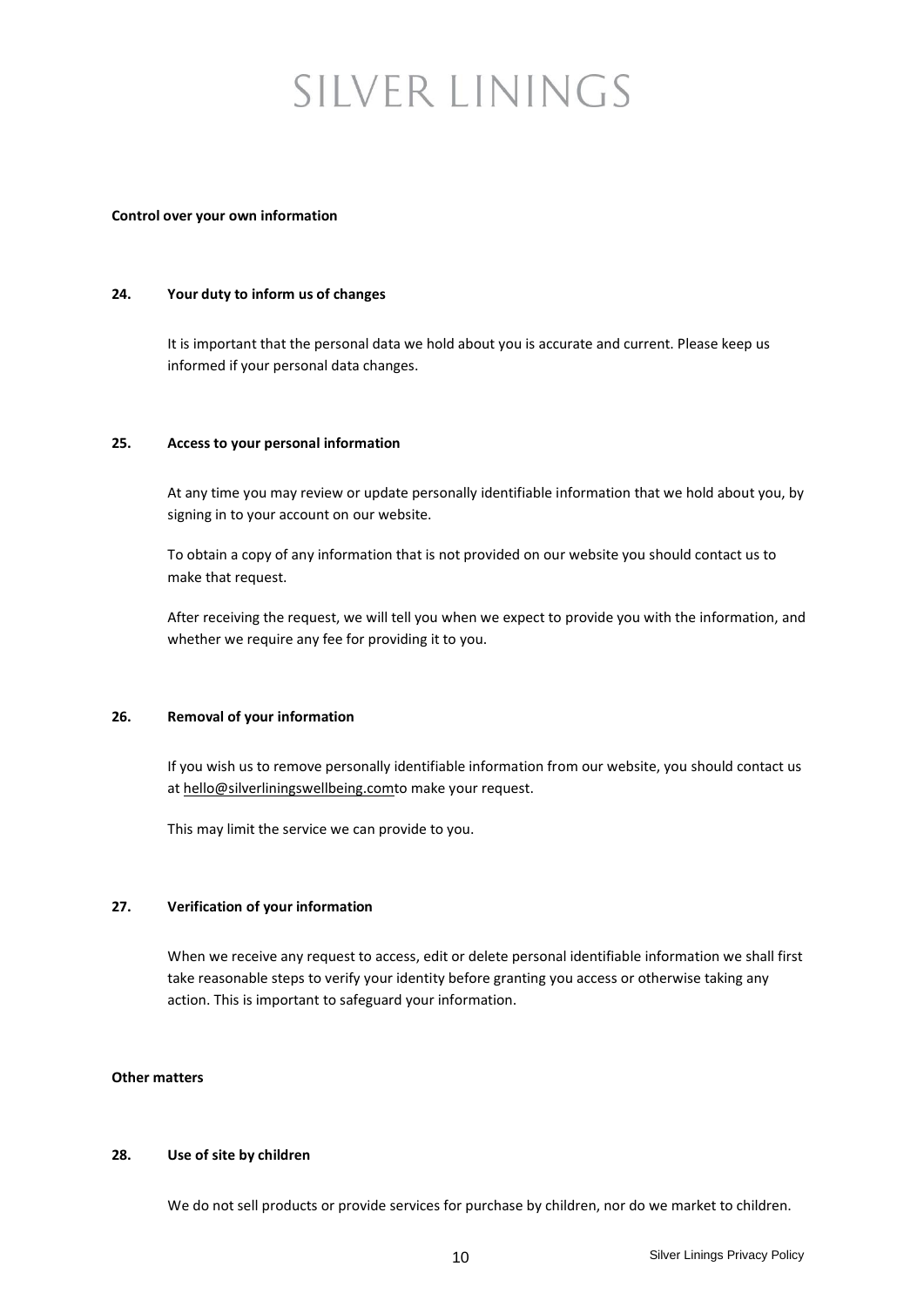If you are under 16, you may use our website only with consent from a parent or guardian

Such child users and visitors will inevitably visit other parts of the site and will be subject to whatever on-site marketing they find, wherever they visit.

#### **29. Encryption of data sent between us**

We use Secure Sockets Layer (SSL) certificates to verify our identity to your browser and to encrypt any data you give us.

Whenever information is transferred between us, you can check that it is done so using SSL by looking for a closed padlock symbol or other trust mark in your browser's URL bar or toolbar.

#### **30. How you can complain**

If you are not happy with our privacy policy or if you have any complaint then you should tell us. Please contact us at [admin@silverliningswellbeing.com.](mailto:admin@silverliningswellbeing.com)

If a dispute is not settled then we hope you will agree to attempt to resolve it by engaging in good faith with us in a process of mediation or arbitration.

If you are in any way dissatisfied about how we process your personal information, you have a right to lodge a complaint with the Information Commissioner's Office (ICO). This can be done at [https://ico.org.uk/make-a-complaint/.](https://ico.org.uk/make-a-complaint/) We would, however, appreciate the opportunity to talk to you about your concern before you approach the ICO.

#### **31. Retention period for personal data**

Except as otherwise mentioned in this privacy notice, we keep your personal information only for as long as required by us:

- to provide you with the services you have requested;
- to comply with other law, including for the period demanded by our tax authorities;
- to support a claim or defence in court.

#### **32. Compliance with the law**

Our privacy policy has been compiled so as to comply with the law of every country or legal jurisdiction in which we aim to do business. If you think it fails to satisfy the law of your jurisdiction, we should like to hear from you.

However, ultimately it is your choice as to whether you wish to use our website.